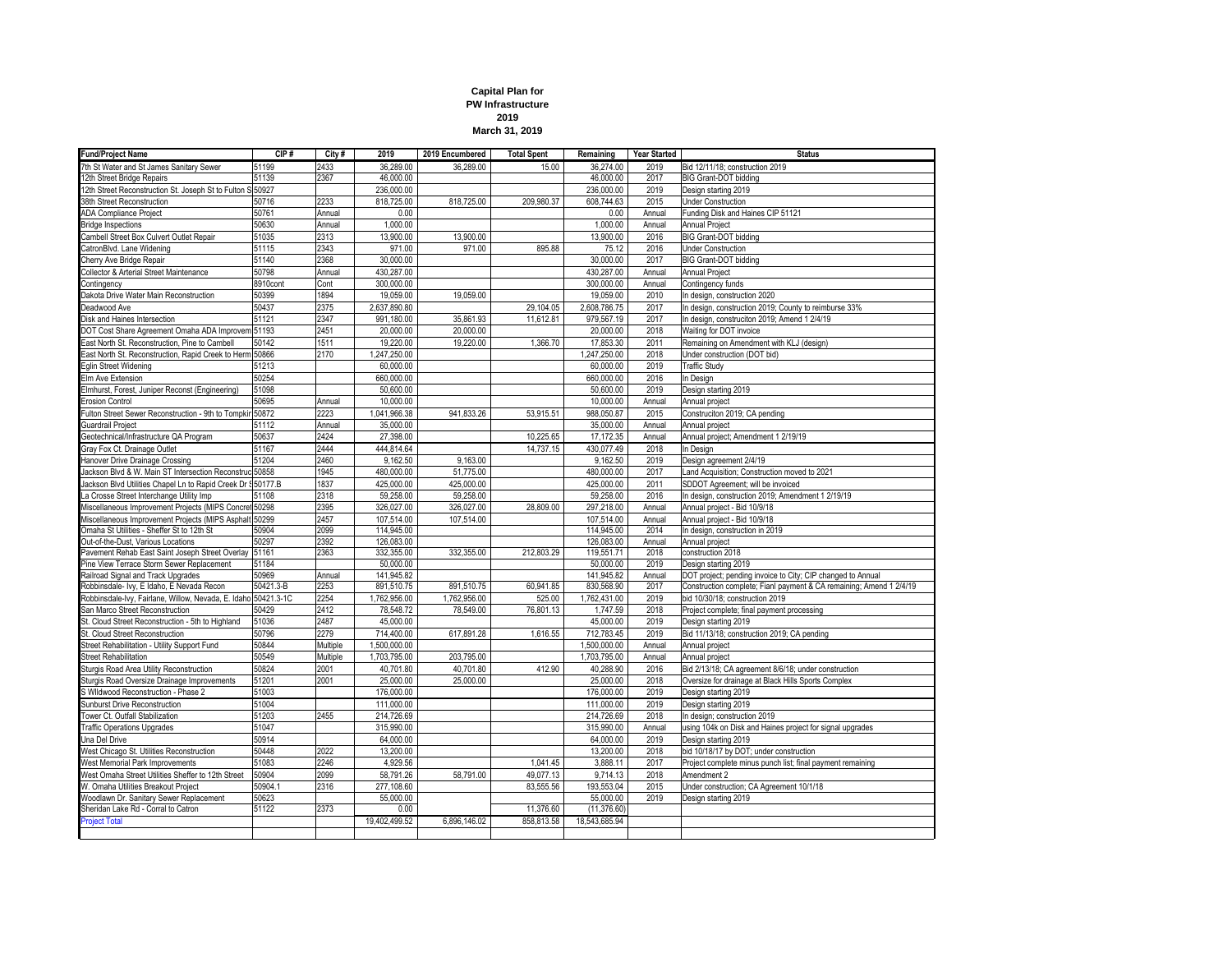|                                                          |      | 263.413.00    | 263,416.00                     |                         | 263.413.00    |      | Reimbursement requests ongoing                                       |
|----------------------------------------------------------|------|---------------|--------------------------------|-------------------------|---------------|------|----------------------------------------------------------------------|
| 50866                                                    |      | 700,000.00    | 700,000.00                     |                         | 700,000.00    | 2018 | In construction                                                      |
|                                                          |      | 90,000.00     | 90,000.00                      |                         | 90,000.00     |      | Design and construction 2019                                         |
|                                                          |      | 1,100,000.00  | 1,100,000.00                   |                         | ,100,000.00   |      | Transferring to 604/834 (sewer)                                      |
|                                                          |      | 518,780.00    |                                |                         | 518,780.00    |      |                                                                      |
|                                                          |      | 2,672,193.00  | 2,153,416.00                   | 0.00                    | 2,672,193.00  |      |                                                                      |
|                                                          |      |               |                                |                         |               |      |                                                                      |
| 51115                                                    | 2343 | 109,244.00    | 109.244.00                     | 141,423.04              |               | 2016 | <b>Under Construction</b>                                            |
| East North St. Reconstruction, Rapid Creek to Herm 50866 |      | 7,995,518.75  | 7,995,519.00                   |                         | 7.995.518.75  | 2018 | <b>Under Construction</b>                                            |
| 50967                                                    |      | 450.000.00    |                                |                         | 450,000.00    |      | Remaining design contract payment; land acqu 2018; construction 2020 |
| 51122                                                    | 2373 | 2,200,000.00  | 163,985.00                     |                         | 2,200,000.00  | 2017 | Design 2017; construction 2020/2021; amend 1 HDR 12/3/18             |
|                                                          | 1473 | 0.00          |                                | 3,702.53                |               |      |                                                                      |
|                                                          |      | 10,754,762.75 | 8.268.748.00                   | 145, 125.57             | 10,609,637.18 |      |                                                                      |
|                                                          |      |               |                                |                         |               |      |                                                                      |
|                                                          |      |               |                                |                         |               |      |                                                                      |
|                                                          |      |               |                                |                         |               |      |                                                                      |
|                                                          |      |               |                                |                         |               |      |                                                                      |
|                                                          |      | 1,431,666.68  |                                | <b>Total Spent 2019</b> |               |      |                                                                      |
|                                                          |      | 431,666.68    |                                | 1,003,939.15            |               |      |                                                                      |
|                                                          |      |               |                                |                         |               |      |                                                                      |
| Revised                                                  |      | Rescheduled   | Added                          |                         |               |      |                                                                      |
|                                                          |      |               | 34,261,121.95<br>32,829,455.27 |                         |               |      | (32, 179.04)<br>(3,702.53)<br>Remaining 2019<br>31,825,516.12        |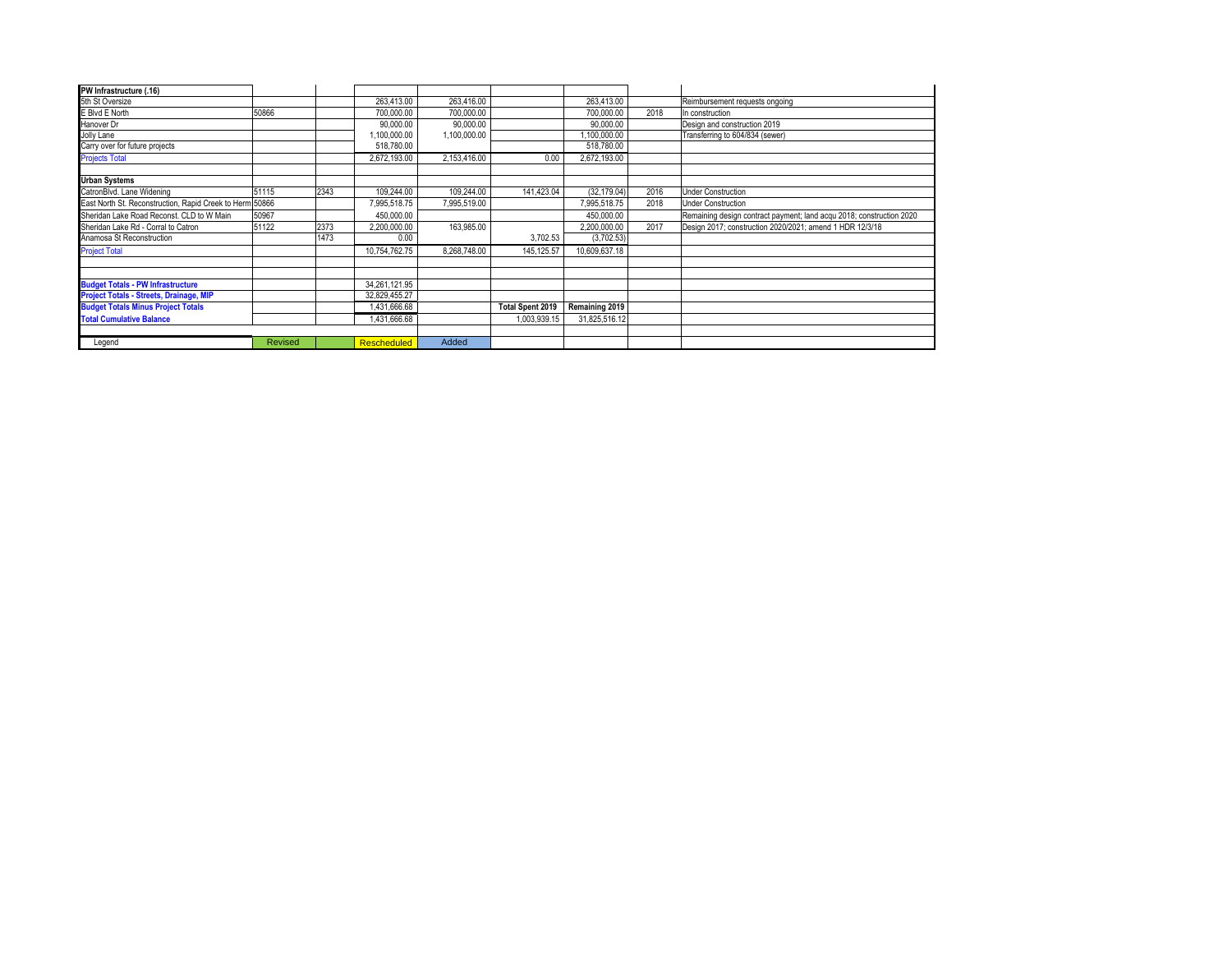| <b>Capital Plan for</b>   |  |  |  |  |  |  |  |
|---------------------------|--|--|--|--|--|--|--|
| <b>PW Infrastructure</b>  |  |  |  |  |  |  |  |
| 2020 through 2024 Summary |  |  |  |  |  |  |  |
| March 31, 2019            |  |  |  |  |  |  |  |

| <b>Fund/Project Name</b>                                                                                | CIP#           | 2020       | 2021       | 2022          | 2023       | 2024       | <b>Fund Total</b>    |
|---------------------------------------------------------------------------------------------------------|----------------|------------|------------|---------------|------------|------------|----------------------|
| 12th Street Reconstruction St. Joseph St to Fulton St.                                                  | 50927          | 2,857,950  |            |               |            |            | 2,857,950            |
| 44th Street Phase 2 - W. Main to W. Chicago                                                             | 50719          |            |            | 78,000        |            | 590,000    | 668,000              |
| <b>ADA Compliance Project</b>                                                                           | 50761          | 60.000     | 60.000     | 60,000        | 60,000     | 60,000     | 300,000              |
| <b>Bridge Inspections</b>                                                                               | 50630          | 2,500      | 1,000      | 2,500         | 1,000      | 2,500      | 9,500                |
| <b>Bridge Maintenance</b>                                                                               | 50752          | 180,000    | 150,000    |               |            | 150,000    | 480,000              |
| Carriage Hills Drive-Corral to Parkridge Recon                                                          | 51164          |            |            |               | 200,000    |            | 200,000              |
| Carriage Hills Drive - Corral Drive/Canyon Drive Reconstruction                                         | 51165          |            |            |               | 150,000    |            | 150,000              |
| Clark Street and Tompkins Street                                                                        | 50797          |            |            | 8,000         |            | 107,000    | 115,000              |
| Collector & Arterial Street Maintenance                                                                 | 50798          | 300,000    | 300,000    | 300,000       | 300,000    | 300,000    | 1,500,000            |
| Contingency                                                                                             | 8910cont       | 544.439    | 555.328    | 566.434       | 577,763    | 577,763    | 2.821.726            |
| East Anamosa Storm Sewer Repair                                                                         | 51153          | 70,000     |            |               |            |            | 70,000               |
| East North St. Reconstruction, Rapid Creek to Herman                                                    | 50866          | 800,000    |            |               |            |            | 800,000              |
| East Boulevard Water Transmission Main                                                                  | 50463          |            | 180,000    |               | 1,370,000  |            |                      |
| Eglin Street Traffic Impact Study                                                                       | 51213          |            |            |               | 320,000    |            | 1,550,000<br>320,000 |
|                                                                                                         | 51149          | 40,000     |            |               |            |            |                      |
| Elm Avenue and Fairlane Drive Reconstruction                                                            |                |            |            | 235,000       |            |            | 275,000              |
| Elmhurst Drive Reconstruction                                                                           | 51098.1        |            |            | 203.994       |            |            | 203,994              |
| E Waterloo St Reconstruction - Milwaukee to Lacrosse                                                    | 50919          |            | 47,000     |               |            | 491,000    | 538,000              |
| Erosion Control                                                                                         | 50695          | 5,000      | 5,000      | 5,000         | 5,000      | 5,000      | 25,000               |
| Forest Street and Juniper Street Reconstruction                                                         | 51098.2        |            |            | 240.779       |            |            | 240,779              |
| Geotechnical/Infrastructure QA Program                                                                  | 50637          | 25,000     | 25,000     | 25,000        | 25,000     | 25,000     | 125,000              |
| Guardrail Project                                                                                       | 51112          | 35,000     | 35,000     | 35,000        | 35,000     | 35,000     | 175,000              |
| <b>Idlewild Box Culvert</b>                                                                             | 50715          | 50,000     | 200,000    |               |            |            | 250,000              |
| Jackson Blvd DBDP                                                                                       | 50349          |            | 60,000     |               |            | 480,000    | 540,000              |
| Jackson Blvd & W. Main ST Intersection Reconstruction                                                   | 50858          |            | 1,375,000  |               |            |            | 1,375,000            |
| indbergh Avenue Reconstruction                                                                          | 51088          | 92,000     | 517,000    |               |            |            | 609,000              |
| Miscellaneous Improvement Projects (MIP)                                                                | 50298          | 210,000    | 210,000    | 210,000       | 210,000    | 210,000    | 1,050,000            |
| North Maple Ave Reconstruction                                                                          | 51113          |            | 170,000    |               | 1,870,000  |            | 2,040,000            |
| Out-of-the-Dust, Various Locations                                                                      | 50297          | 60,000     | 60,000     | 60,000        | 60,000     | 60,000     | 300,000              |
| Railroad Signal and Track Upgrades                                                                      | 50969          | 5,000      | 5,000      | 5,000         | 5,000      | 5,000      | 25,000               |
| Red Dale Drainage Basin - Priority 1                                                                    | 50987          |            |            | 1,045,000     |            |            | 1,045,000            |
| Robbinsdale - Ivy, Iowa, Tallent                                                                        | 50389.4-1      | 230,000    |            | 2,442,000     |            |            | 2,672,000            |
| Robbinsdale - Oakland                                                                                   | 50390.5-2      |            |            | 195,000       |            | 2,400,000  | 2,595,000            |
| Robbinsdale - Phase 5                                                                                   | 50390.5-1      | 108,000    |            | 926,000       |            |            | 1,034,000            |
| Robbinsdale - Phase 5                                                                                   | 50390.5-5      |            |            |               |            | 106,500    | 106,500              |
| Robbinsdale - Phase 6                                                                                   | 50941.6-2      | 204,000    |            | 2,074,000     |            |            | 2,278,000            |
| San Marco Street Bridge Repair                                                                          | 51194          |            | 90.000     |               | 500,000    |            | 590,000              |
| Sheffer Street Storm Sewer Improvements                                                                 | 51114          |            |            |               | 50,000     | 200,000    | 250,000              |
| Silverleaf Reconstruction                                                                               | 50837          | 96,000     |            | 840,000       |            |            | 936,000              |
| Skyline - Design                                                                                        | 50153          |            | 320,000    |               |            |            | 320,000              |
| Skyline - Phase 1                                                                                       | 50153.1        |            |            |               | 890,000    |            | 890,000              |
|                                                                                                         |                | 550,000    |            |               |            |            |                      |
| St. Cloud Street Reconstruction - 5th to Highland<br>St Cloud Street Reconstruciton West Blvd to 9th St | 51036<br>51174 | 20,000     |            | 263,000       |            |            | 550,000<br>283,000   |
|                                                                                                         |                |            |            |               |            |            |                      |
| St. Patrick Street Reconstruction                                                                       | 50456          | 640,000    |            |               |            |            | 640,000              |
| St Patrick St Mt Rushmore Rd to 5th                                                                     | 51126          | 94,770     |            | 1,087,000     |            |            | 1,181,770            |
| Street Rehabilitation - Utility Support Fund                                                            | 50844          | 1,500,000  | 1,500,000  | 1,500,000     | 1,500,000  | 1,500,000  | 7,500,000            |
| Street Rehabilitation                                                                                   | 50549          | 1,400,000  | 1,200,000  | 1,200,000     | 1,200,000  | 1,200,000  | 6,200,000            |
| Street Reconstruction (PCV <50)                                                                         | TBD            |            |            |               | 750,000    | 500,000    | 1,250,000            |
| S Wildwood Reconstruction - Phase 2                                                                     | 51003          |            | 1,850,000  |               |            |            | 1,850,000            |
| Sunburst Drive Reconstruction                                                                           | 51004          |            | 1,250,000  |               |            |            | 1,250,000            |
| <b>Traffic Operations Upgrades</b>                                                                      | 51047          | 180,000    | 180,000    | 200,000       | 200,000    | 200.000    | 960,000              |
| Una Del Drive                                                                                           | 50914          |            | 620,000    |               |            |            | 620,000              |
| Upstream Elm Avenue Drainage - Phase 1                                                                  | 51008          |            |            |               |            | 1,740,000  | 1,740,000            |
| Water Main Repl Sitting Bull, Red Cloud, Crazy Horse                                                    | 51074          |            |            | 30,000        |            | 270,000    | 300,000              |
| Wentworth Drive Reconstruction                                                                          | 51039          | 90,000     |            | 652,500       |            |            | 742,500              |
| W. Blvd NE Reconstr North to Anamosa                                                                    | 50879          |            | 60,000     |               | 745,000    |            | 805,000              |
| West Blvd St Joe to Omaha                                                                               | 51127          |            |            |               | 200,000    |            | 200,000              |
| Wonderland - Phase 1                                                                                    | 51070.1        | 96,000     |            | 990,000       |            |            | 1,086,000            |
| Wonderland - Phase 2                                                                                    | 51070.2        |            |            |               |            | 1,007,000  | 1,007,000            |
| Winners/Crown/Squire/Gallery/Hallmark St Repair                                                         | 51134          | 500,000    |            |               |            |            | 500,000              |
| <b>Project Total</b>                                                                                    |                | 11,045,659 | 11,025,328 | 15,479,207    | 11,223,763 | 12,221,763 | 60,995,719           |
| <b>Budget</b>                                                                                           |                | 10,888,775 | 11,106,550 | 11,328,681    | 11,555,254 | 11,555,254 | 56,434,514           |
| <b>Budget Minus Project Total</b>                                                                       |                | (156, 884) | 81,223     | (4, 150, 526) | 331,491    | (666, 509  | (4,561,205)          |
|                                                                                                         |                |            |            |               |            |            |                      |
|                                                                                                         |                |            |            |               |            |            |                      |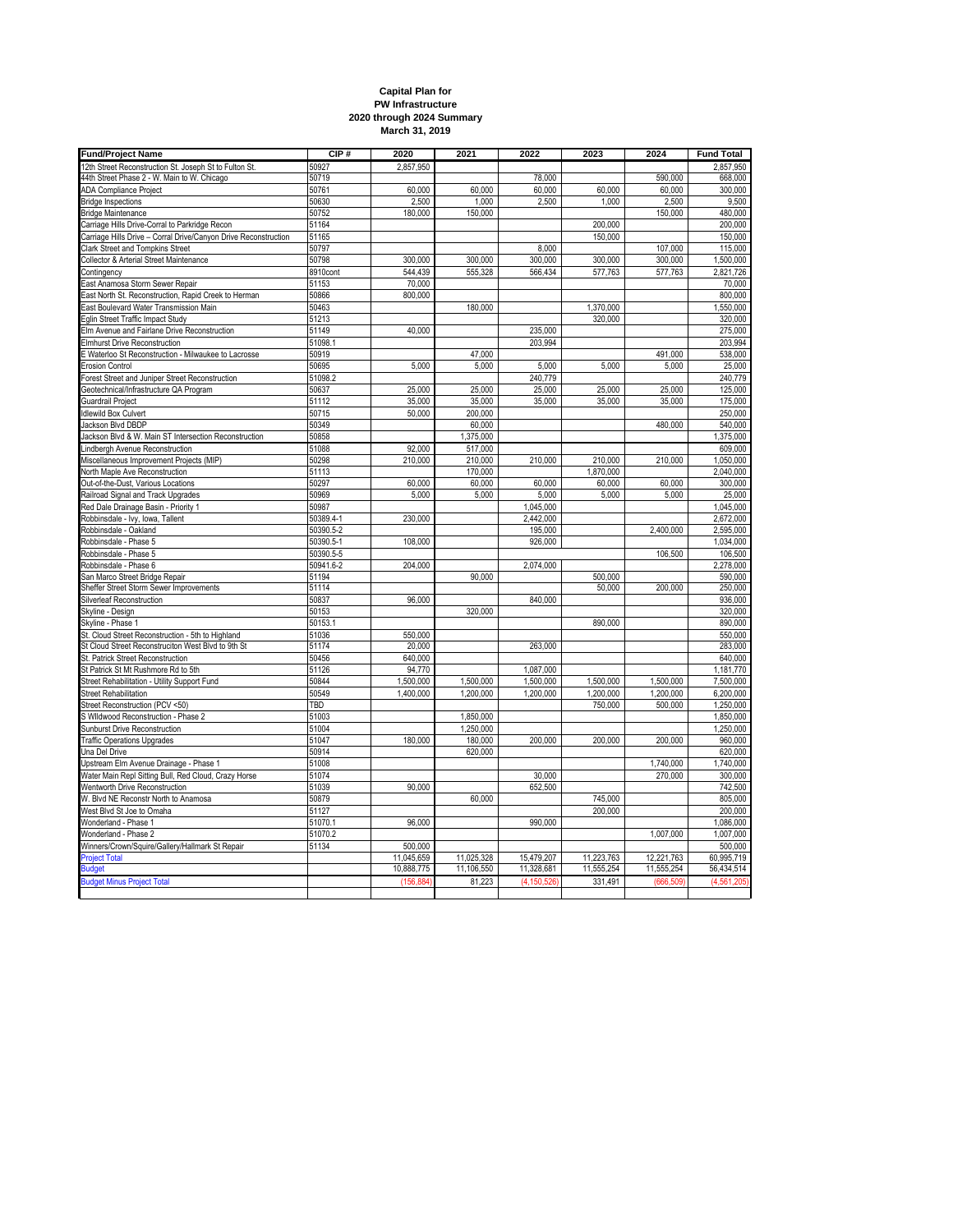| <b>Urban Systems</b>                               |                    |            |            |               |            |            |            |
|----------------------------------------------------|--------------------|------------|------------|---------------|------------|------------|------------|
| Dakota Dr Water Main Reconst                       | 50399              |            |            |               | 666.500    |            | 666,500    |
| Sheridan Lake Road Reconst - CLD to W Main         | 50967              | 2,550,000  |            |               |            |            | 2,550,000  |
| Sheridan Lake Rd - Corral to Catron                | 51122              | 800.000    | 2,270,000  | 2,245,000     | 2.000.000  | 4,300,000  | 11,615,000 |
| <b>Project Total</b>                               |                    | 3.350.000  | 2.270.000  | 2.245.000     | 2.666.500  | 4.300.000  | 14,831,500 |
| <b>Budget</b>                                      |                    | 3,350,000  | 2.270.000  | 2,245,000     | 2,666,500  | 4.300.000  | 14,831,500 |
| <b>Budget Minus Project Total</b>                  |                    | 0          | 0          |               |            |            |            |
|                                                    |                    |            |            |               |            |            |            |
|                                                    |                    |            |            |               |            |            |            |
| <b>Budget Totals - PW Infrastructure</b>           |                    | 10.888.775 | 11.106.550 | 11.328.681    | 11.555.254 | 11.555.254 | 56,434,514 |
| <b>Budget Totals - PW Infrastructure .16 Funds</b> |                    | 3.500.000  |            |               |            |            | 3,500,000  |
| <b>Urban System Funds</b>                          |                    | 3.350.000  | 2.270.000  | 2.245.000     | 2.666.500  | 4.300.000  | 14,831,500 |
| Project Totals - Streets, Drainage, MIP            |                    | 14,395,659 | 13.295.328 | 17,724,207    | 13.890.263 | 16,521,763 | 60,995,719 |
| <b>Budget Totals Minus Project Totals</b>          |                    | 3.343.116  | 81.223     | (4, 150, 526) | 331.491    | (666, 509) | 13,770,295 |
| <b>Total Cumulative Balance</b>                    |                    | 4.774.783  | 4,856,005  | 705.479       | 1.036.971  | 370.462    | 370.462    |
|                                                    |                    |            |            |               |            |            |            |
| Legend                                             | <b>Rescheduled</b> |            |            |               |            |            |            |